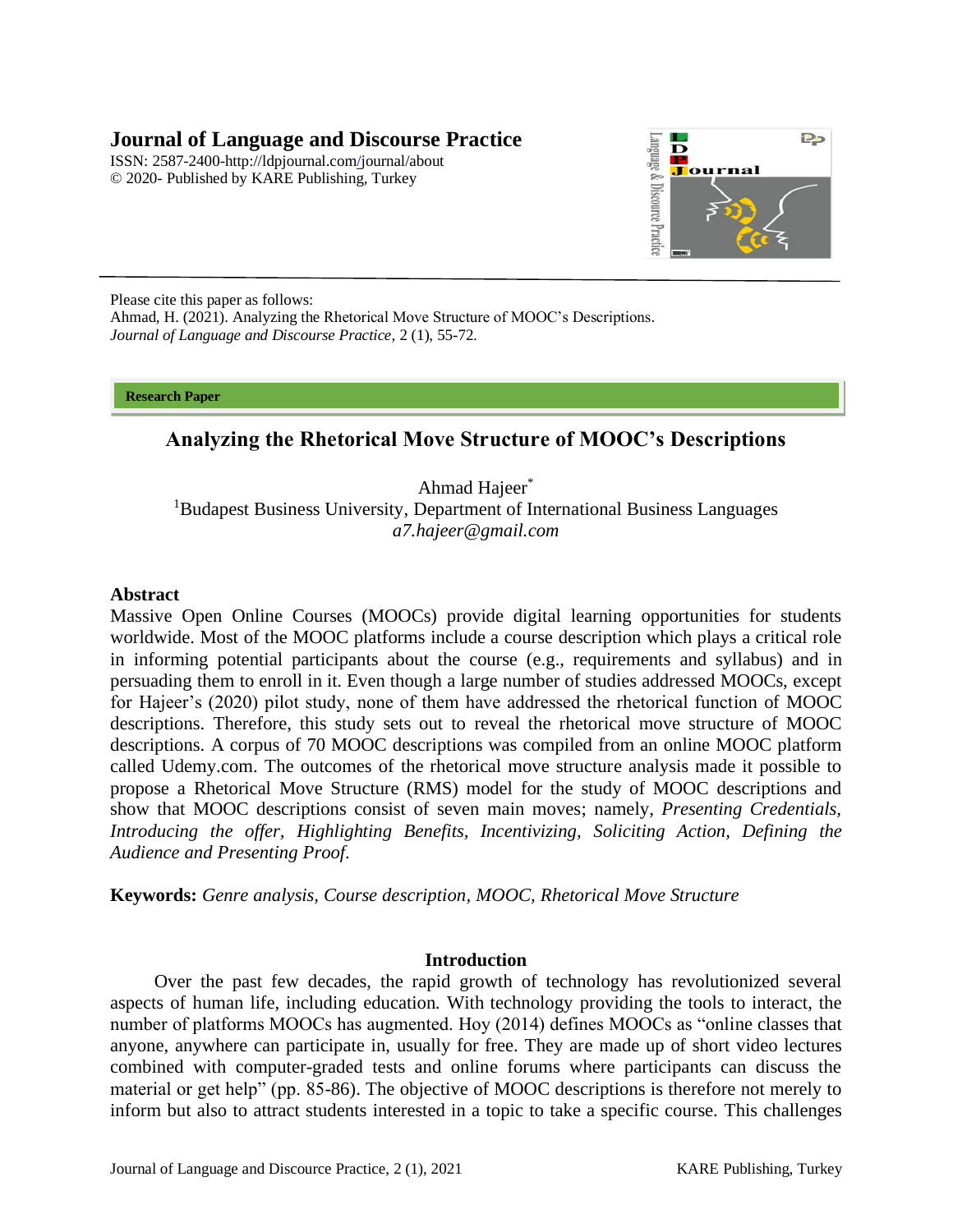the application of the conventional perception of the aim of traditional course descriptions, which is to inform students taking a particular course about its aims, content, and requirements. Many studies have been conducted regarding the learners, instructors, and providers of MOOCs, among others (e.g., Hone & El Said, 2016; Hoy, 2014; Hew & Cheung, 2014; Guo et al., 2014; Christensen et al., 2013; Mackness & William, 2010), but none of them, to the best of my knowledge, have approached MOOC descriptions from a generic point of view. Therefore, based on corpus data, this research intends to explore the genre of MOOC descriptions to reveal its emerging stereotypical rhetorical move structure (RMS) and its communicative purposes. The current investigation intends to answer the following questions:

Q1. What is the rhetorical move structure of MOOC descriptions?

Q2. What is the communicative purpose(s) of each move and step?

Q3. How can the genre of MOOC descriptions be modeled in terms of its rhetorical move structure?

### **Theoretical Background**

Swales's (1981, 1990) rhetorical move structure approach focuses principally on the communicative purpose of a section (a sentence or more) of a specific text. According to Swales (1981), a text consists of many parts and each part has a distinctive communicative function that it seeks to achieve; this communicative intent is not impartial as it contributes to the key intention of the whole text. Thus, as defined by Biber et al. (2007), a move "refers to a section of a text that performs a specific communicative function" (p. 23). To give an example, Bhatia's (1993) Sales Promotion Letter's model follows this form of scrutiny (i.e., rhetorical move structure) and it claims that the major goal of the SPL is to convince the recipient of the letter to purchase a product or a service. However, each move has its purpose; for instance, *pressure tactics,* which aim to put pressure on the client, at the same time contribute to the main goal of the letter, namely, to persuade. Another characteristic of moves is that they do not have a standard length, that is the length of the moves varies (Connor & Mauranen, 1999). Besides, some types of moves reoccur in a particular genre which is why they are called conventional, whereas other moves do not occur as frequently and are labeled as optional (Kanolksilpatham, 2007).

By applying RMS theory in the academic field (e.g., for the study of research articles), Swales (1981) worked toward helping non-native students enter the academic discourse community by facilitating the academic writing process. Put differently, when students are aware of the particles (i.e., moves or steps) that constitute a particular genre, it becomes easier for them to associate these parts with their functions (i.e., communicative purposes). This knowledge guides students in the process of producing effective academic research papers. RMS theory led to the development of the Create a Research Space (CARS) model by Swales (1990), which may be used to analyze the structure of the introduction sections of academic research articles.

Even though move analysis was first developed by Swales (1981) to help non-native speakers in writing research papers, the framework, thenceforth, has found its way into other areas of English for Specific Purposes (ESP) teaching such as English for Business and English for Communication (Kanoksilapatham, 2007). For instance, to reveal the rhetorical move structure of the genre of Sales Promotion Letters, Bhatia's (1993) examination of this genre yielded a model that consists of seven moves, each of them with a communicative purpose to attain. These communicative purposes help achieve the overall communicative intent of this genre, which is to persuade the audience to buy a product or a service. These moves are,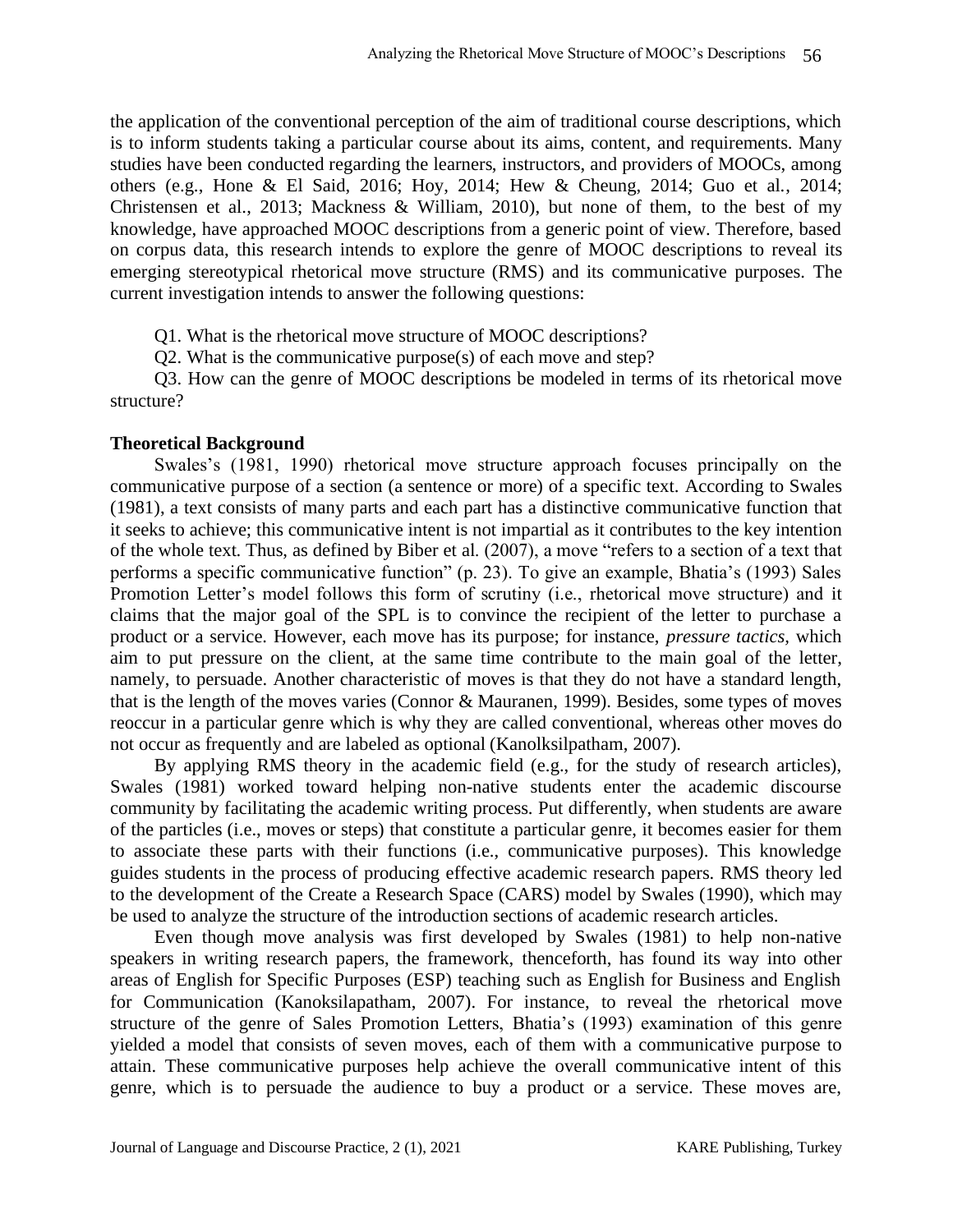establishing credentials, introducing the offer, soliciting a response, enclosing documents, and using pressure tactics.

#### **Hajeer's (2020) RMS Model for the MOOC Descriptions Genre**

The objective of this pilot study was to devise a model that is both theories- and data-based to make sure that it is capable of revealing the generic characteristics of the MOOC description genre in terms of its rhetorical move structure. This study used Biber et al.'s (2007) top-down approach (see Appendix B for more detail about the top-down approach) to identify the organizational pattern of MOOC descriptions. The first step of this approach is investigating the genre to gain a deeper understanding of its special nature (Biber et al., 2007). After studying a corpus that consists of altogether 15 MOOC descriptions, it was discovered that the genre shares many resemblances with Bhatia's (1993) SPL rhetorical move structure. Therefore, Bhatia's SPL model was chosen as a starting point for conducting the analysis (Hajeer, 2020).

Still, Bhatia's (1993) SPL move structure needed to be modified to make it compatible with the stereotypical generic characteristics of MOOC descriptions. These modifications were based on iterative text analysis (hence its data-based nature) and resulted in the final, theory- and databased version of the model referred to here as the Rhetorical Move Structure of MOOC Descriptions Model (see Figure 1). This model is going to be used to analyze the MOOC Description corpus of the current study. The (preliminary) theory- and data-based MOOC Descriptions Model consists of seven main moves, namely, Personal Credentials, Introducing the Offer, Benefits, Incentivizing, Soliciting Response, Audience Targeting, and Proof. It is also worth noticing that the moves in MOOC descriptions lack a canonical order of moves/steps, as at this phase of the investigation it was not possible to spot a systematic arrangement of the moves in MOOC descriptions (Hajeer, 2020).

Although Hajeer's (2020) pilot study investigated a yet uncharted genre at the time, it was a pilot study that studied a limited corpus consisting of 15 MOOC descriptions only. Still, as its findings brought new insights for several areas within genre analysis (the study of discourse and rhetorical move structure, ESP, etc.), it motivated further research in the field. Hence the present research. As, however, the current research is conducted on a considerably larger corpus, rather unsurprisingly, its outcomes demonstrate certain discrepancies with Hajeer's earlier 2020 study.

### **Method**

### **Criteria and Procedures of Corpus Design**

The procedure of corpus design took place over one the year 2020-2021. Altogether, a corpus of 70 MOOC descriptions was collected from one MOOC platform called Udemy.com. MOOC descriptions in Udemy.com are written by the tutors themselves; therefore, the odds of encountering irregularities and new techniques in the descriptions are higher than in a platform where the descriptions are written by the platform (i.e., marketing/sales specialists or directors). The criteria of selecting texts to be included in the corpus are based on the number of words which is between 600-1000 words as this is the average number of words in most of the observed MOOC descriptions. In addition, descriptions with this number of words are more likely to include pertinent data for the study

#### **Procedures of Corpus Analysis**

The procedures of data analysis started with incorporating the corpus into Atlas. ti v7.5.7. This software is used in qualitative research, and it provides a function that helps in manually assigning tags for text units. The process started by identifying the moves and the steps that were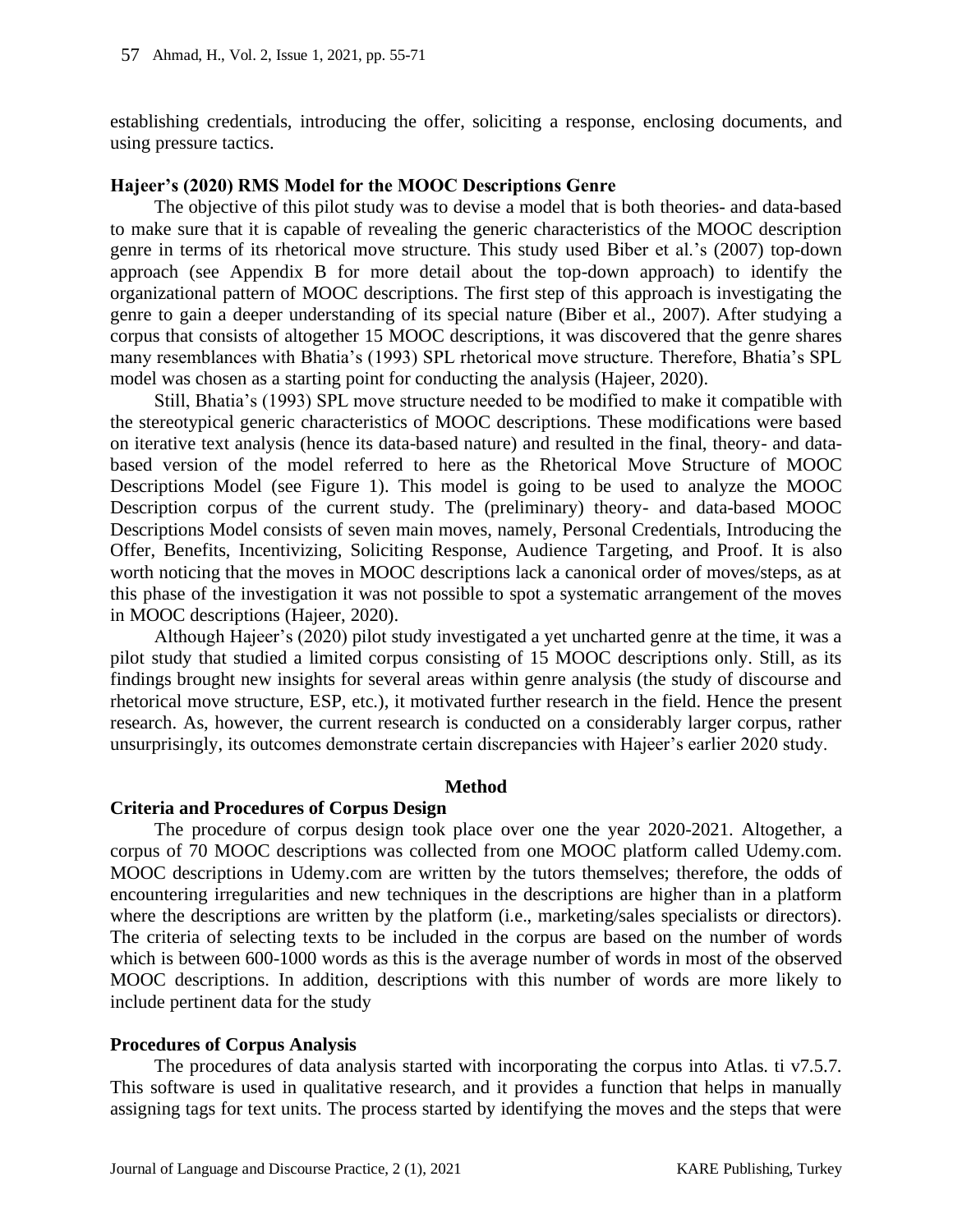previously identified for the rhetorical move structure analysis of MOOC descriptions in a pilot study (Hajeer, 2020; see Figure 1 for more detail).

After identifying the moves and steps following Hajeer's (2020) Rhetorical Move Structure model of MOOCs Descriptions (Figure 1), the moves and steps of the corpus were separated into sub-corpuses (henceforth SC). Each sub-corpus included one type of the identified moves. The analysis was thematic in the sense that the SCs were scrutinized to identify the communicative purposes of each move or step and the communicative strategies for achieving them. This stage was conducted manually by going through each move to identify the employed methods for achieving the communicative purposes.

# **Figure 1**







# **Reliability and the Validity of the Coding Procedure**

The process of ensuring the validity and reliability of the RMS started with training another coder (co-coder) to code the MOOC description by providing a definition and examples of each move and step. Afterward, ten MOOC descriptions were randomly chosen from the corpus using online software called random.org and separately coded by me and by another coder. Then, the two codings were compared, and the discrepancies (14%) were identified. These differences were negotiated with the co-coder after which an agreement was reached in each case.

# **Statistics Related to the Corpus**

The MOOC description (MD) corpus consists of altogether 1,229 moves and steps. The largest number of moves belongs to the PROOF SC (M7), which consists of 315 steps. The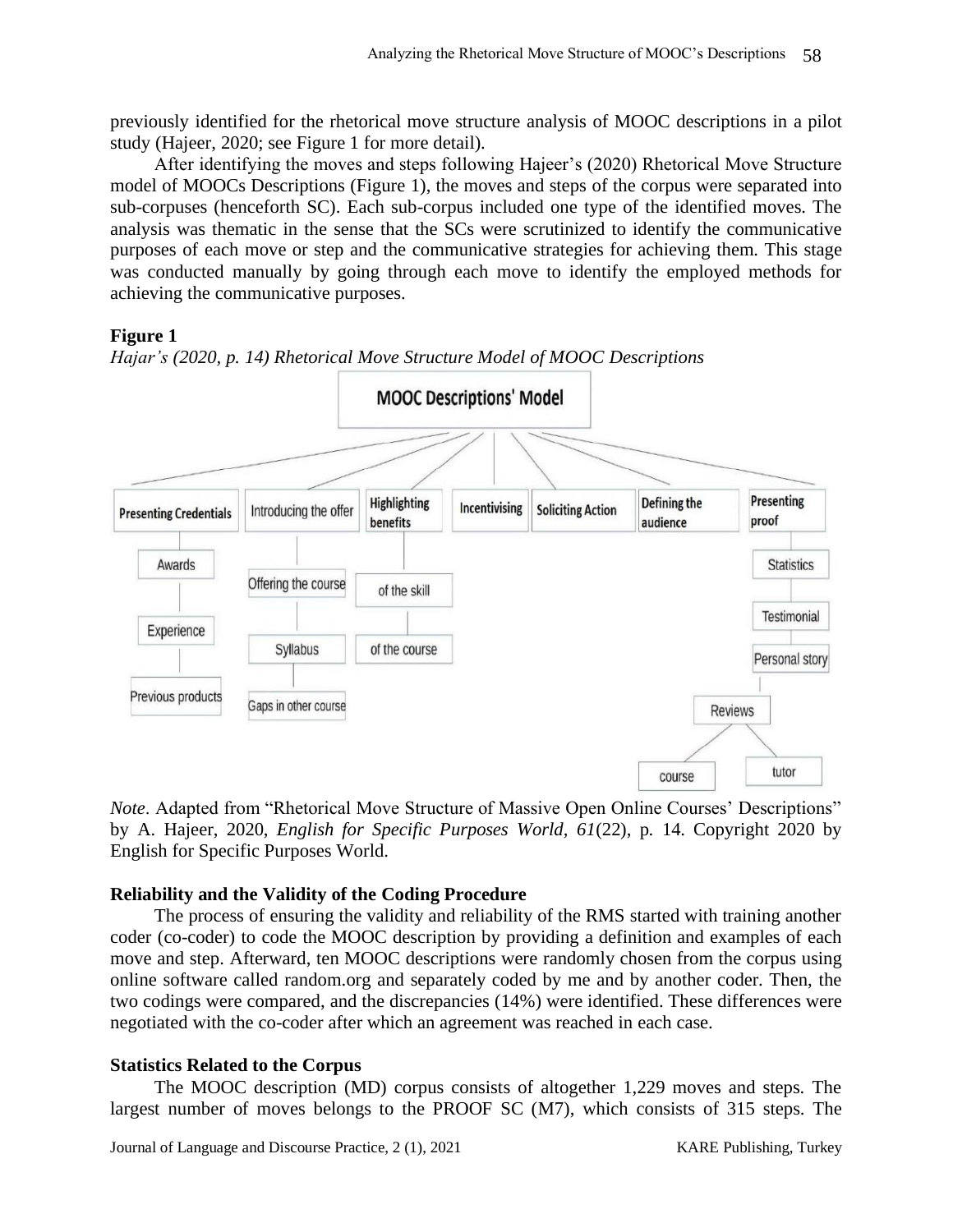majority of the moves belong to the *Reviews* SC (M7-S1). The lowest number of moves belongs to the *Soliciting Action* SC (M5), with a total of 91 moves (see Table 1).

|                                  | Move     | Word        | Avg. word/move |
|----------------------------------|----------|-------------|----------------|
| Move                             | $N=1229$ | $N = 58960$ |                |
| <b>M1 Presenting credentials</b> | 131      | 4564        |                |
| M1-S1 Experience                 | 85       | 3173        | 37             |
| M1-S2 Other products             | 21       | 550         | 26             |
| M1-S3 Qualification              | 14       | 279         | 19             |
| M1-S4 Addressing needs           | 11       | 562         | 51             |
| M2 Introducing the offer         | 156      | 17024       |                |
| M2-S1 Procedure description      | 70       | 7294        | 104            |
| M2-S2 Syllabus                   | 51       | 8108        | 159            |
| M2-S3 Gaps                       | 35       | 1622        | 46             |
| <b>M3 Highlighting benefits</b>  | 203      | 9276        |                |
| M3-S1 of the course              | 137      | 5837        | 42             |
| M3-S2 of the skill               | 66       | 3430        | 52             |
| <b>M4 Incentivizing</b>          | 188      | 4792        | 25             |
| <b>M5 Soliciting action</b>      | 91       | 1775        | 19             |
| <b>M6 Defining the audience</b>  | 145      | 7678        | 53             |
| <b>M7 Proof</b>                  | 315      | 13851       |                |
| M7-S1 Reviews                    | 232      | 10678       | 46             |
| M7-S2 Facts                      | 47       | 1654        | 35             |
| M7-S3 Personal story             | 22       | 1272        | 58             |
| M7-S4 Statistics                 | 14       | 247         | 18             |

**Table 1**

*The Number of Words per Moves*

The current MD corpus consists of 58,960 words in total, and the average number of words per one MOOC description is 842 words. The second SC (i.e., *Introducing the Offer*) includes altogether 17,024 words, which is thus the most dominant move from the point of view of word frequency, while the lowest number of words belongs to *Soliciting Action* SC (M5). As for the steps, the largest number of words are used to write about REVIEWS (M7-S1), while the lowest is to describe *Statistics* (M7-S4) (see Figure 2). As for the average number of words per move or step, *Syllabus* (M2-S2) ranks number one with 159 words per move/step whereas *Statistics* is the last on the list with 19 words only (see Figure 3).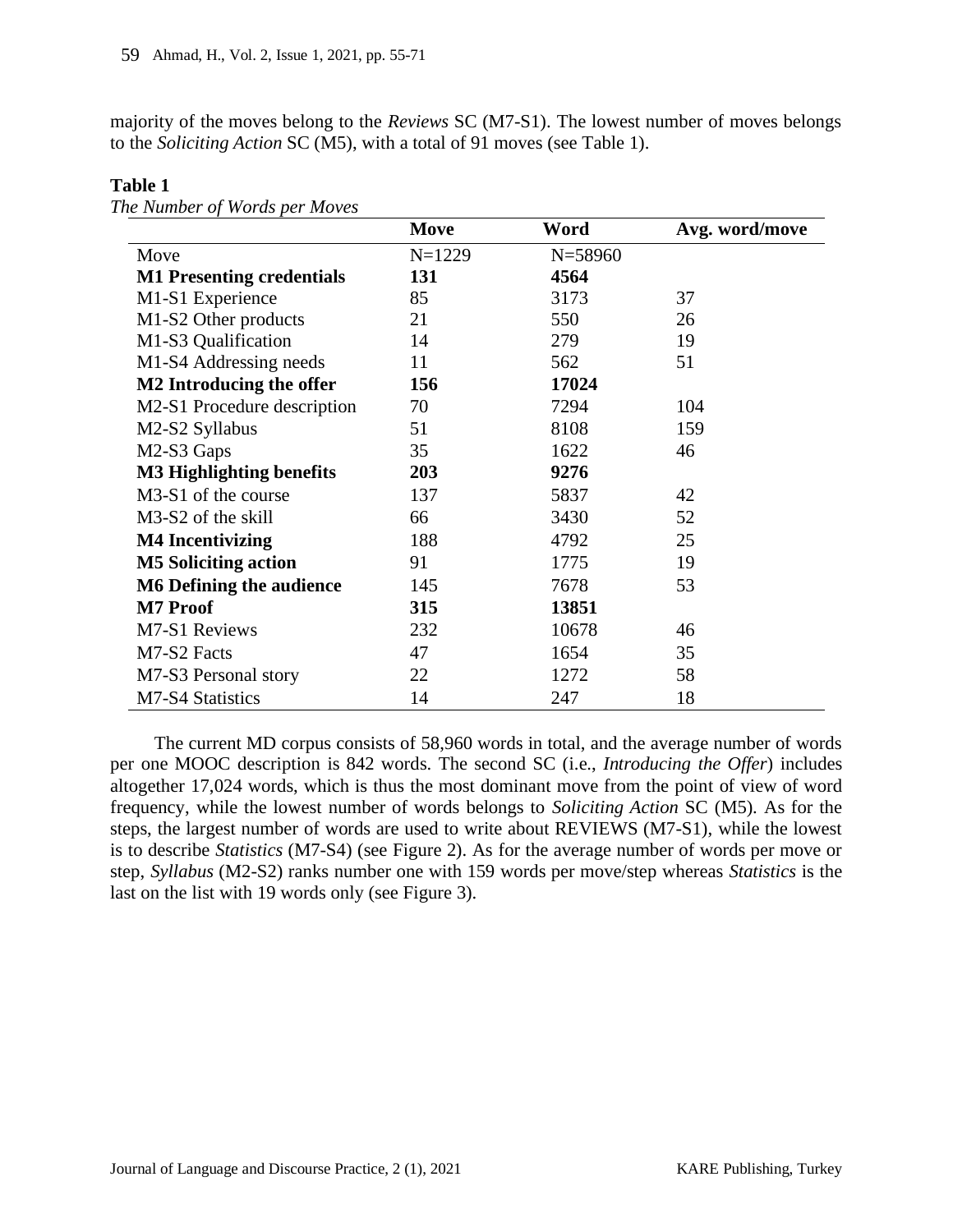

# **Figure 2**

# **Figure 3**





#### **Results and Discussion**

This section presents the results of the RMS analysis of the sub-corpuses and discusses these results. The discussion is provided in the following seven subsections devoted to the various moves.

### **Move 1:** *Presenting Credentials* **Sub-corpus**

According to Hajeer (2020), the main aim of this move is to show the credibility of the tutor of the course. He claimed that it consists of three steps which are *Awards, Experience*, and *Previous Products*.

The present analysis revealed two additional steps, which are *Addressing Needs* (M1-S4) and *Qualifications* (M1-S3). It was also observed that the step *Awards*, which was discovered by Hajeer (2020), occurred only four times in the corpus of the current investigation, three of them were in one MOOC description, therefore, it was deleted.

### **Experience SC (M1-S1)**

One of the employed means to demonstrate the credibility of the tutors is highlighting their experience in a particular field (Hajeer, 2020). This step is customarily introduced in one of three ways. First, starting with a question, for example, "*What makes me qualified to teach you?*" (MD6). Second, when the tutors introduce themselves, for instance, "*I'm David Bombal, and I have been teaching networking courses for over 15 years*" (MD13). Finally, starting this step without an introduction, to illustrate, "*This is based on my 25 years of experience as an SAP*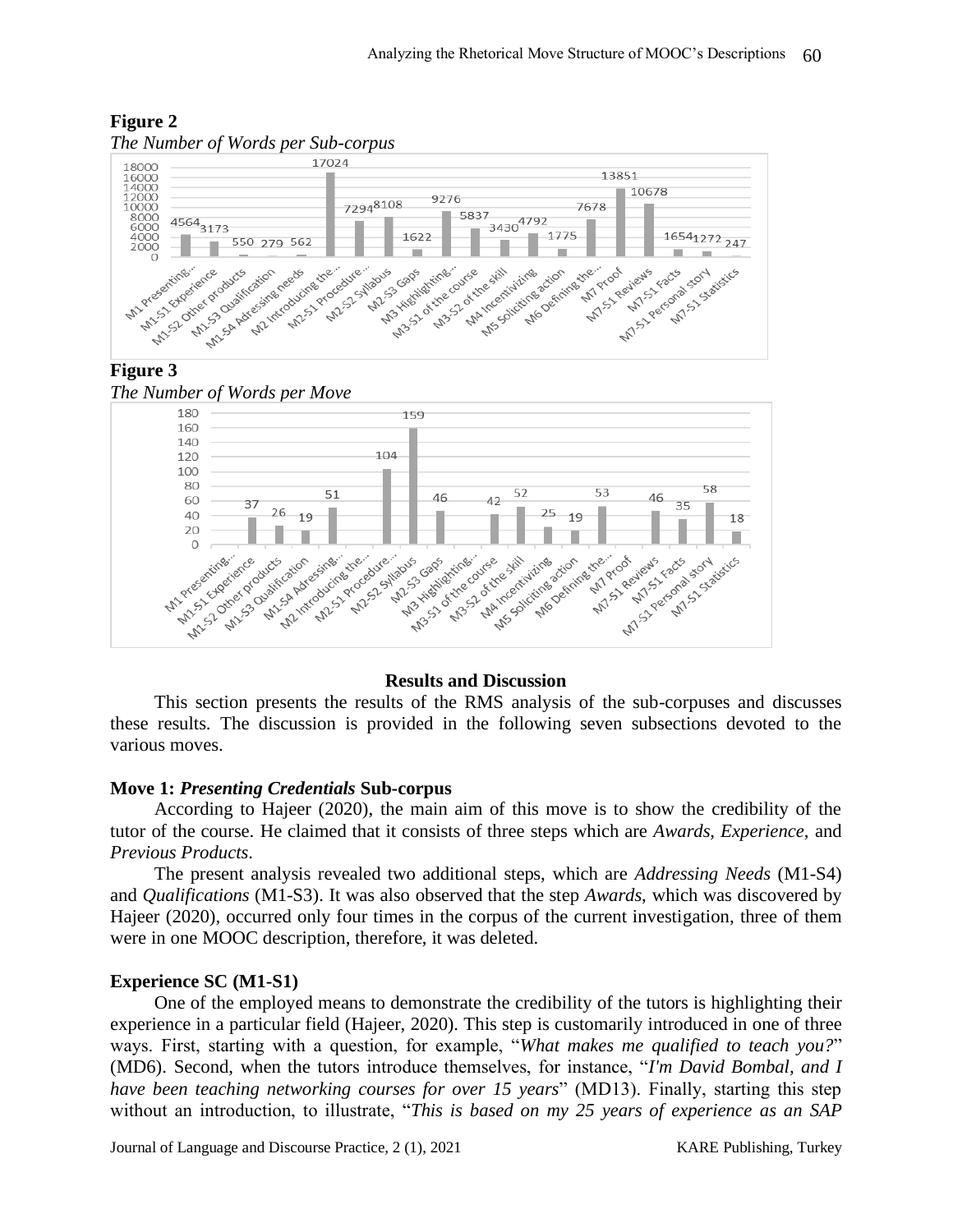*management consultant*" (MD52). The current scrutiny showed that the tutors establish their experience not only in their specializations but also in the field of teaching, for instance, "*quality Instructor who has a corporate training and university teaching background and continues to be an active investor*" (MD30).

The analysis also demonstrated that some MOOC tutors took a quantitative approach to substantiate their experience by highlighting the years of experience or the number of students who took the tutors' courses, for instance, "*I have 10+ years' experience in the digital marketing industry*" (MD35) and "*Over 28 000 students have taken my course*" (MD31). Moreover, many tutors took a qualitative approach to display their experience by accentuating the positive influence of the course on these students, for instance, "*I will go out of my way to help you succeed just like I've done for thousands of my other students*" (MD33).

Working toward stressing their experience, many MOOC descriptions' writers provided the names of the institutions in which they have taught, for example, "*I used to manage a suite of transferable skills courses at the University*" (MD62). They also mentioned the companies that they have worked for, for instance," having *worked with big companies like IBM, Mitsubishi, Fujitsu and Saab in the past*" (MD18).

The results of the analysis may have many implications. One of them is that there might be a correlation between the number of years of experience or the number of the previously taught student and the quality of the course. That is, the higher the numbers the more qualified the instructor is to teach the course. The other implication is regarding the correlation between the mentioned institution or workplace and the quality of the course. Put simply, the more prestigious the institution is, the more qualified the teacher is to teach a MOOC.

### **Other Products SC (M1-S2)**

The goal of this step is to demonstrate the exceptional knowledge of the tutors by revealing information about their contributions to the field that they specialize in. Some instructors name a website that they manage, for example, "*I run a website called The IELTS Teacher*" (MD4). Others cite other MOOCs that they uploaded onto the same platform, for instance, "*My other Udemy courses are the perfect complement to 'German Made Simple*" (MD3). In a different case, the tutor mentioned a book they authored, for instance, "*The professor of this course is also the author of '101 Crucial Lessons They Don't Teach You in Business School'*" (MD39). Another MOOC description included a reference to the positive feedback that the previous courses received, for instance, "*And I have already made an online hacking course which has 20000+ students, and people seemed to like it*" (MD17).

#### **Qualifications SC (M1-S3)**

This step was observed 14 times out of altogether 1,229 moves and steps. The purpose of this step is to strengthen the credibility of the tutors by bringing their qualifications to light. The types of these qualifications vary depending on the subject of the MOOC. Some tutors appertain to their university degrees (e.g., BA, MA, or Ph.D.), while others refer to the certificates or the tests which they passed, as the following examples show, "I have a Ph.D. in molecular biology and a master's degree in technical communication" (MD6), and "I hold a chemical engineering degree from the 'Ecole Nationale Supérieur de Chimie de Paris, Chimie ParisTech', one of the top tier chemical engineering schools in Europe" (MD56).

#### **Addressing Needs SC (M1-S4)**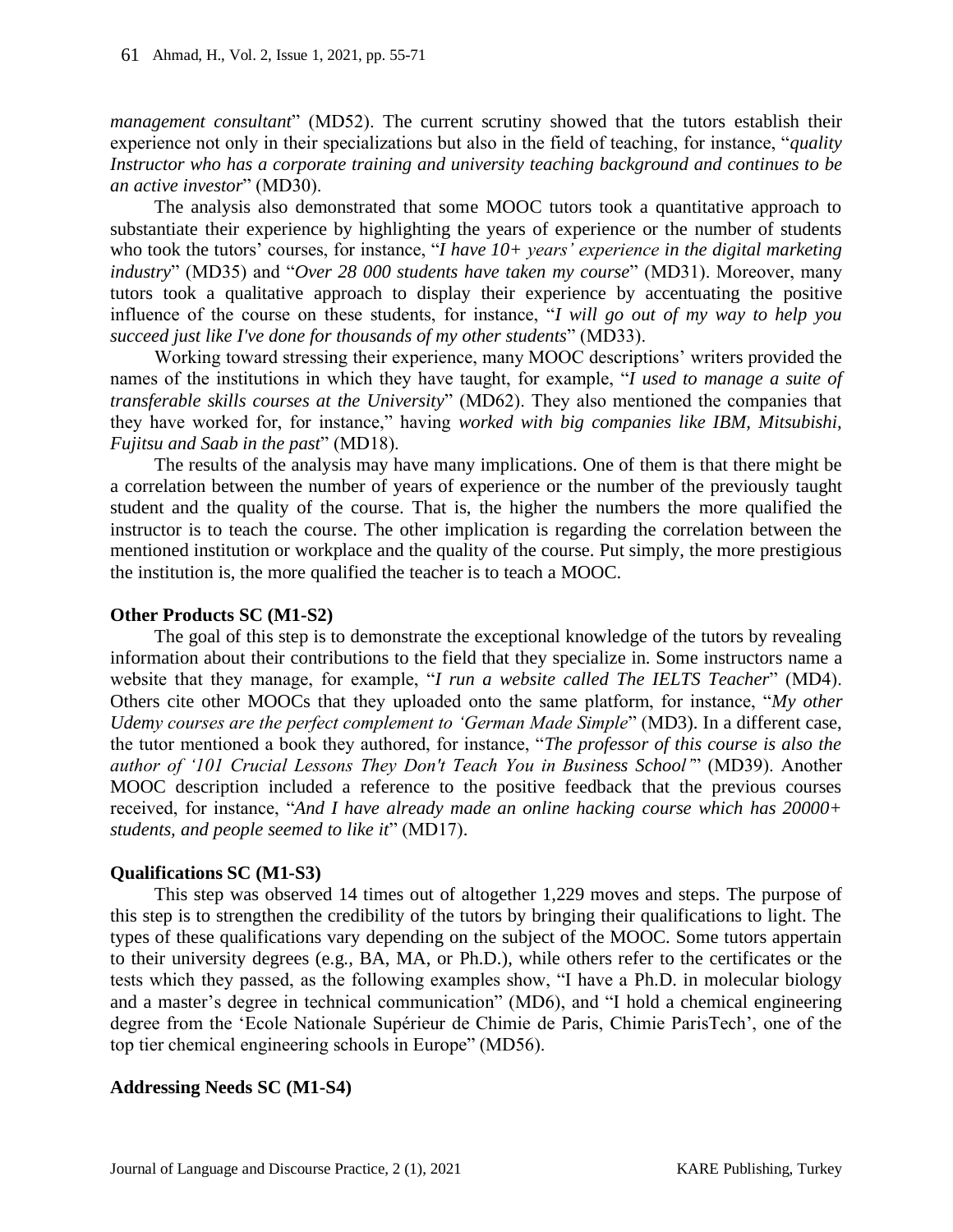The current step was detected 11 times throughout the corpus, nonetheless, it was not discovered in Hajeer's (2020). In Bhatia's (1993) analysis of the SPL, he revealed that one of the ways to present the sender's credential is by addressing the needs of the letter's receiver.

Mentioning the needs of the target audience reflects the knowledge and the experience of the sender in a particular field. This step was used in the present context (i.e., MOOC description) for the same reason. That is, when the tutors addressed the potential students' needs, they indicated that they (i.e., the tutors) have enough experience to scrutinize what the audience needs.

#### **Move 2: Introducing the Offer SC**

Hajeer (2020) claimed that "the communicative purpose of this move is to present the offer (i.e., the course) to potential students" (p. 15). Moreover, he stated that this move incorporates three steps, namely, *Offering the Course, Syllabus,* and *Gaps In Other Courses.*

Based on the results of the current larger-scale analysis, two modifications needed to be introduced. Firstly, *Offering the Course* was deleted. Hajeer (2020) defined this step as the step that "provides a concise description of the course that is being offered" (p. 15) and he provided the following example, "Are you ready to take your career to the next level? In this course, you will learn everything you need to know about business from starting a company to taking it public" (p.15). Hajeer's (2020) definition states that this step is a concise description within the MOOC description, which implicates that *Offering the Course* is a summary of the MOOC description. Such description was not detected during the current investigation. Moreover, the previous example which was provided by Hajeer (2020) does not include a concise description of the course, but it mentions the benefits of taking the course. This may indicate that Hajeer's (2020) choice of the example, or perhaps the methods of analysis, depended on the location of the step at the beginning of the MOOC description, rather than depending on the function of the step. The second modification, however, was the addition of a step labeled PROCEDURE DESCRIPTION (M2-S1). This step and the other two steps (i.e., M2-S2 *Syllabus* and M2-S3 *Gaps in Other Courses*) are discussed in further detail in the following subsections.

#### **Procedure Description SC (M2-S3)**

The key function of this step is to offer further information regarding how the MOOC is delivered. To accomplish this communicative purpose, MOOC descriptions' writers offered various information regarding the structure, methods of teaching, and tools, among others. The tendency of MOOC instructors to mention further details might be to reduce ambiguity and thus, provide reassurances to the potential students.

One type of the provided detail touches upon the length of the MOOC and the needed time to finish it, for instance, "*This program will take 3 to 4 months till you can complete the course*" (MD45). Moreover, MOOC authors also highlighted the length of the course itself, that is, the combined length of the video recordings, to illustrate, "*This course contains 20 lectures and over 1 hour of video content*" (MD57). Another type of information that MOOC tutors provided is connected to the order of the topics in the course, for example, "there are 3 ways to take this course:1. You can take the entire course in order.2. You can take the entire course in order and then skip ahead when prompted in the lessons to do so" (MD9).

Furthermore, other instructors linked the described course to another one. To explain, they referred to the ideal order of taking the sections in the current course and another MOOC (advertised by the same tutor) on the platform, for instance, "*The ideal path is to study both the Classic interface utilizing this course as well as the Lightning Experience interface using my ADX201 course series*" (MD12).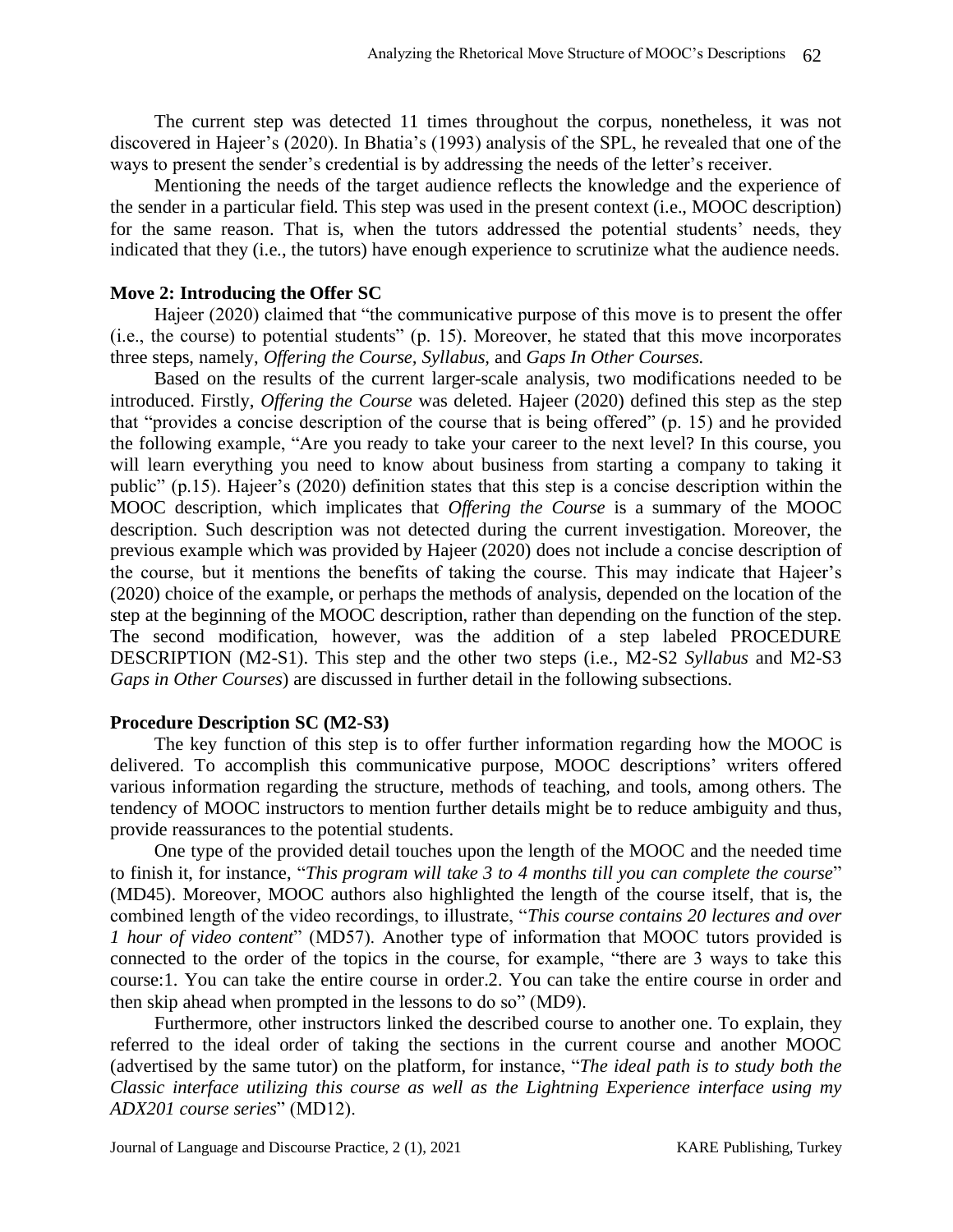The authors of MOOC descriptions may also provide further detail regarding the structure of the MOOC by offering a step-by-step guide about how they are going to proceed with the course; for instance, "*First, you will implement modern SEO for your blog, eCommerce, or business. Next, you will build up your social media marketing*" (MD33).

Apart from explaining the structure, many MOOC tutors made sure to discuss their methods and styles of teaching. Most of the tutors described their MOOCs to be engaging, fun, and interactive, for example, "*we've tried extra hard to make this course fun, relevant, entertaining, and punchy*" (MD43). Other tutors assured the potential students that the classes are highly practical with limited theoretical parts, for instance, "*There is little theory – mainly examples, a lot of tips from my own experience*" (MD31). Others, delved into the detail of the teaching methods, for example, "This course is taught with The BA Guide's TEACH, SHOW, DO" (MD37). The reason for this delineation might be argued to be reducing the level of uncertainty regarding the teaching methods. Additionally, some tutors provided explanations and definitions to clarify complicated terms for potential students, for example, "*Modeling is the concept of making complex thoughts, ideas, requirements, and processes easier to understand"* (MD37).

### **Syllabus SC (M2-S2)**

Hajeer (2020) recognized the *Syllabus* (M2-S2) as an incorporated step in the *Introducing the Offer* (M2) move. This step includes an account of the topics that are covered in the course, arguably, to familiarize the potential students with the contents of the course. This information is presented in one of two layouts: bullet points or a block of text (see Table 2).

### **Table 2**

| The Layouts of the Syllabus Step (M2-S2) |  |
|------------------------------------------|--|
|------------------------------------------|--|

| Bullet points                                  | Block of text                                 |
|------------------------------------------------|-----------------------------------------------|
| Operations and rules of equations              | We start with an overview of the quantitative |
| Simple equations and advanced equations        | research process and discuss the main         |
| Like terms                                     | components which include research questions,  |
| Functions and manipulating functions           | research hypothesis, research design, data    |
| Inequalities and graphing inequalities         | collection, and data analysis.                |
| Graphing points, lines, parabolas, and circles | methods (MD51)                                |
| (MD2)                                          |                                               |

As shown in Table 13, the two methods of presenting the *SYLLABUS* (M2-S2) are either a narrative block of text or a list with bullet points. However, in some blocks of text, tutors used boldface letters too to highlight the main sections of the syllabus.

The writers of MOOC descriptions used various ways to organize the syllabus such as dividing them into modules, sections, parts, or topics. For example, "*The course covers the following topics*" (MD13). Furthermore, the tutors utilized different methods when introducing the syllabus. Some provided the syllabus without an introduction while others would add an introductory line such as "*Here is what you will learn*" (MD15).

As for the topics of the syllabus, different approaches characterized their representations. One method is to mention a list of the topics which can be seen in Table 2 above. Other tutors took it a step further by providing a detailed description of each topic, for example, "*Section 2 - Key Insights about the Tourism Industry - Discover Key Insights about the Tourism Industry and its contribution to Global GDP*" (MD69). However, the following example suggests that the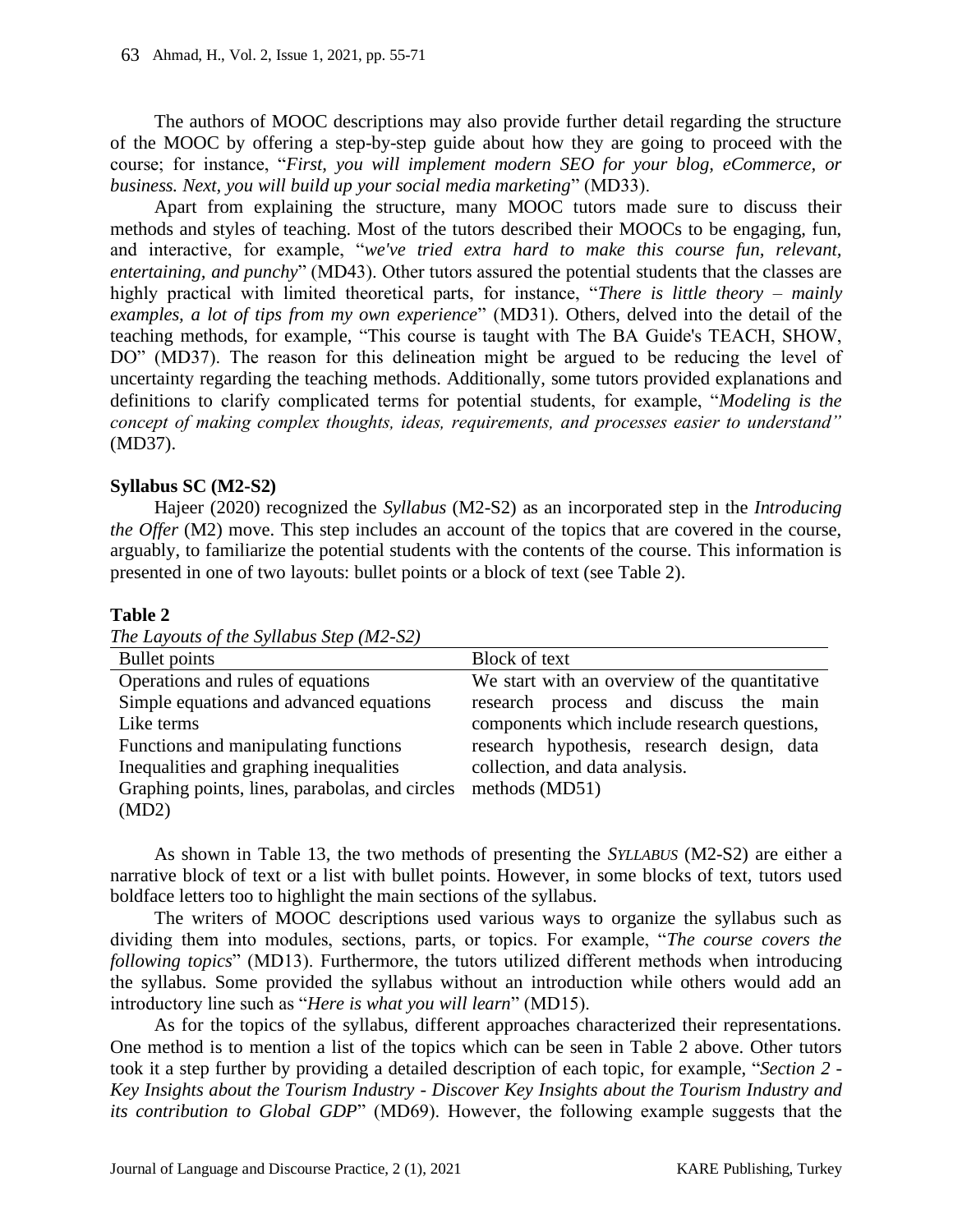writer supplied detail about the practical implications of the topic, i.e., how this topic would help improve the potential students' knowledge or skill, for example, "*The working basics of the three most fundamental Theories of International Relations, so that you can incorporate the principles of those theories to your arguments* (MD59).

### **Gaps in Other Courses SC (M2-S3)**

According to Hajeer (2020), this step "is utilized by some tutors to accent the excellence of their courses compared to other MOOCs online" (p. 17). That is the writers of MOOC descriptions highlight or implicate the drawbacks of the other courses in the platform to gain a competitive edge over them. Highlighting such gaps in other courses may be accomplished by mentioning them explicitly, for example, "*Unlike another SAP course that just covers a single module, this course covers SD, MM, IM, WM, LE and much more*" (MD53). Notwithstanding, implicating the gaps could also be achieved by highlighting the positive features of the current course compared to others, for instance, "*Drawing Academy is one of, if not the most comprehensive character drawing course out there*" (MD64).

There have been many factors that the tutors exploited to demonstrate the competitiveness of their MOOCs over others' in Udemy.com. Firstly, mentioning the quantity of the material, for instance, "*this course is longer than any other train-the-trainer course on this platform "(*MD8). Others, however, claimed that their methods of teaching are superior to others, for instance "*in schools, colleges, and universities, Quantum Physics is taught with a dry and almost exclusively technical approach which furnishes only a superficial insight on its foundations*" (MD58).

Another aspect that was brought up when the tutors compared their MOOCs to others' is whether such courses are updated or outdated, for example, "*A lot of other courses on Udemy get released once, and never get updated*." (MD18). Furthermore, the practicality of the course was also a factor that the tutors used to further portray a positive image of their courses, to illustrate, "*The challenge with learning HTML5 today is that most courses focus only on theory and cover every tag without seeing the big picture. However, in my course, you will code HTML, CSS, and JavaScript in more than 25 real-world projects*" (MD23). One more factor of comparison was the sources based on which the course was created, for example, "*Some of the research references include studies from the Harvard Business School, Kelley School of Business, and McKinsey Global Institute*." (MD32). In this instance, the tutor refers to sources that sound prestigious to distinguish his course.

Apart from painting a favorable image of the courses, some MOOC descriptions included comparisons between the tutors. Surprisingly enough, only the aspect of the experience was considered in these comparisons, "*and you will struggle to find someone with as much industry and training experience as your instructor Frank has*" (MD21).

The communicative purpose of this move was achieved by comparing the promoted MOOC to other MOOCs from many perspectives. The perspectives which were revealed through the analysis are the material quantity, practicality, and the contemporaneity of the course or the experience of the tutors.

#### **Move 3: Highlighting Benefits SC**

According to Hajeer (2020), "to add value to the course itself, tutors tend to outline the benefits that readers would receive if they decided to enroll in the course" (p.17). He also mentioned that this move constitutes two steps: *of the Skill* (M3-S2) and *the Course* (M3-S1). The former refers to the benefits of taking the described course itself, while the latter mentions the benefits of learning the skill or the subject itself. The outcomes of the current investigation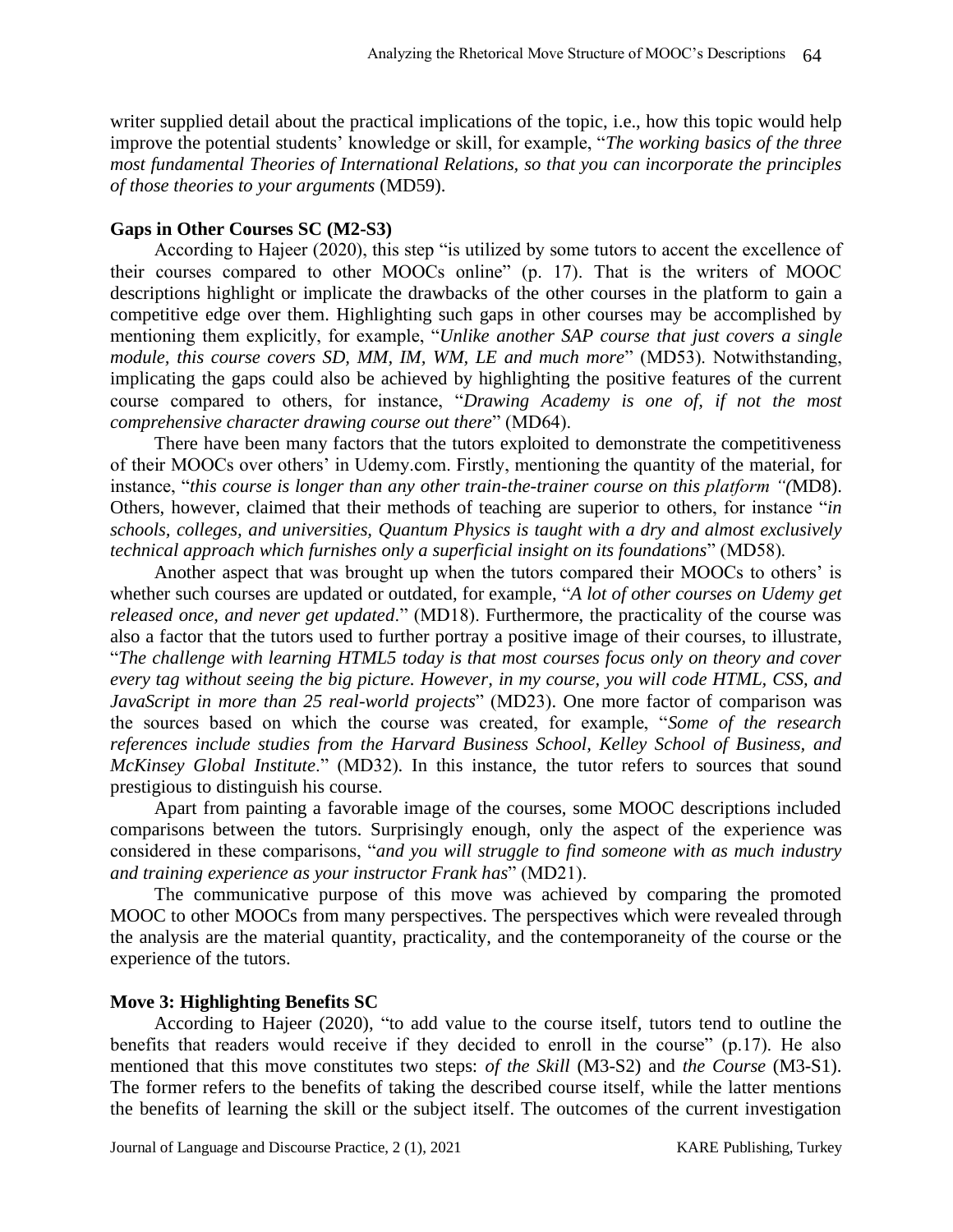coincide with Hajeer's (2020) study in the sense that both studies list the same two steps under this move. The following two subsections attempt to deliver further information regarding these two steps.

### **Benefits of the Course SC (M3-S1)**

The goal of this step is to list the benefits that potential students would gain if they took the course. In most cases, this step is future-oriented, and it discusses the future of the enrollees themselves.

Some tutors claim that taking their courses would improve the professional performance of the students or equip them with the right set of skills that are needed for a particular job, for example, "*In short, you will learn specifically why, what, when, where and exactly how to sell more*" (MD29). Other tutors went as far as guaranteeing that their courses can positively alter the attitude of the students towards their professions or boost their confidence when applying for a job, for instance, "*you will love public speaking by the end of this course"* (MD9). Moreover, in some cases, the writers of MOOC descriptions believe that their courses equip the learners with the knowledge they need to pass an exam in a particular skill and get certified, for example, "*These courses will help you be fully prepared for the CCNA 200-125 exam, or CCENT 100-105 exam, or ICND2 200-105 exam!*" (MD13).

In an attempt to highlight the benefits of taking the course, several tutors portrayed bright images of the future of potential enrollees. These bright images promise outstanding jobs, more money, a better life, or the chance to start more enjoyable jobs, for example, "*You're one of a kind and this course helps you market your unique talents so your business can succeed*" (MD34). Other tutors, however, concentrated on the financial aspect by promising the potential students a higher income, for instance, "*start attracting and enrolling more students and earning passive income from your course every single month*" (MD10).

### **Benefits of the Skill SC (M3-S2)**

The communicative purpose of this step is to present the benefits of the taught skills. That is, it differs from the previous step (i.e., *Benefits of the Course*) in the sense that when instructors present the benefits of acquiring the skill, they refer to the positive outcomes that potential students would gain if they learned the skill itself regardless of what MOOC they choose to enroll in. The tactics which the tutors use to achieve the communicative purpose of this step work in tandem to form a favorable future for the potential enrollees.

Ostensibly, many tutors indicate the importance of the skill in the market. For example, "*Companies throughout the world (from the smallest to the largest) rely on networks designed, installed, and maintained by networking engineers*" (MD13). Other tutors indicate that by referring to the new job opportunities that would be available to the potential student, "*Now is a great time to learn Salesforce and change your career to the cloud*" (MD12). Furthermore, some tutors claimed that the skills which they are teaching would guarantee the potential students an enjoyable work in the future, for instance, ". *You can find the true hacker in yourself. It is a very creative and exciting job*" (MD17). Last, there were surplus references to the high salary jobs that are awaiting the potential students, for instance, "*To get those high paying jobs you need an expert knowledge of Python*" (MD18).

Like the *Benefits of the Course*, the current step aims at accomplishing the local function (mentioning the benefits of learning the skill) and the global one which is to convince the reader to take the course.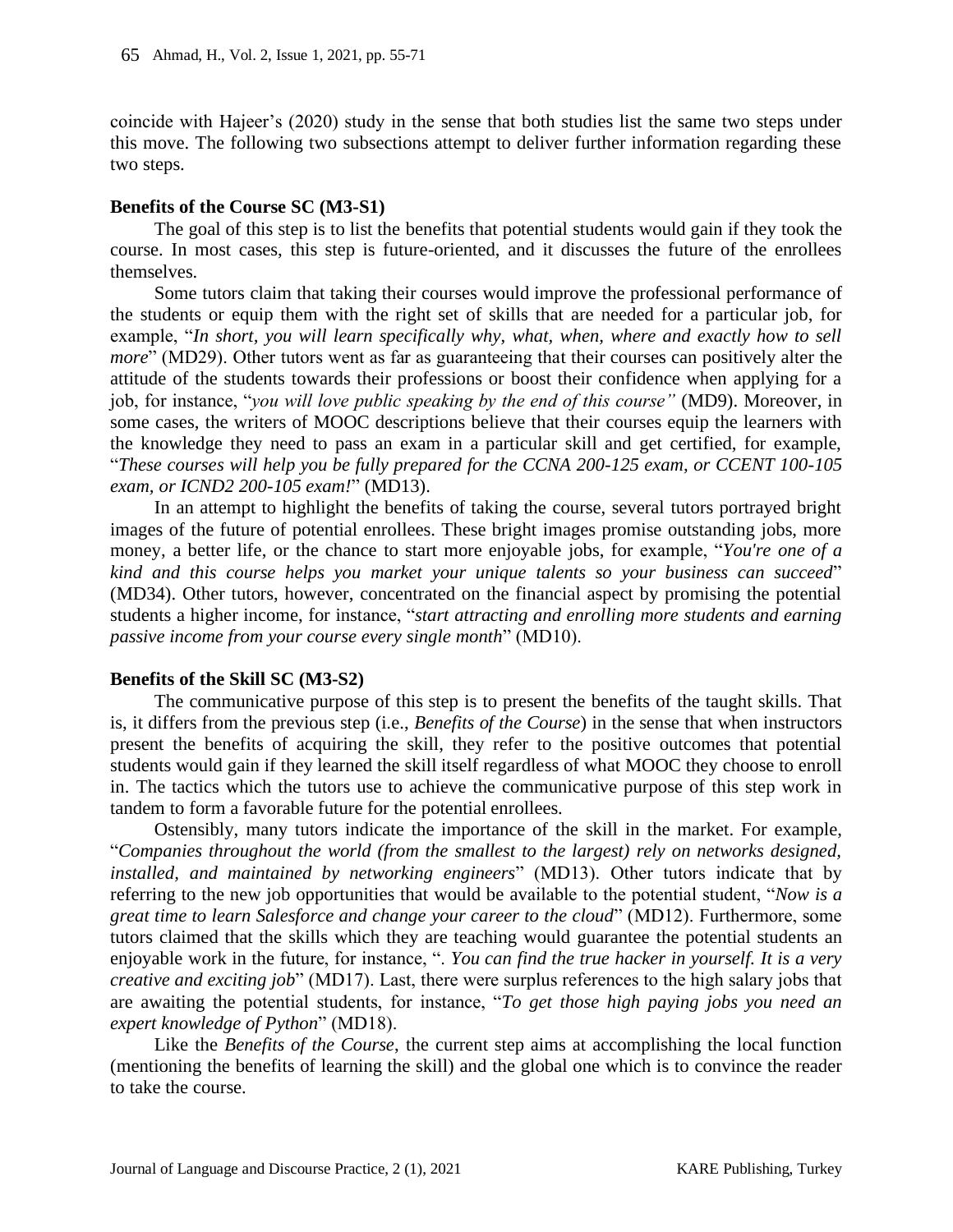#### **Move 4: Incentivizing SC**

The Incentivizing SC included 188 (M4) moves. The writers of MOOC descriptions "offer the advantages that a potential student would gain if they decided to enroll in the course. These incentives are designed to give the impression of gaining something extra—other than the recorded lectures—after joining the course" (Hajeer, 2020, p. 18). In other words, the instructors attempt to attract potential students to enroll in their MOOCs by offering them additional gains. The current analysis reveals four main methods which the tutors exploited to incentivize the students which are: personal support, extra material, course updates, and risk-free experience.

First, potential students were offered help by the tutors in many ways. One of these is offering to answer the student's questions regarding the course, for example, "*Free helpful support in the course Q&A when you have questions or get stuck*" (MD22). Another approach was through offering the students to review their projects and give feedback, for instance, "*I'll read your outline and give you my thoughts*" (MD5). Finally, tutors would also offer to add the students to online platforms where they can discuss their questions with other students and with the tutors themselves, for example, "*There is also a Facebook Group for participants on this course. This will allow you to communicate with other people on the course*" (MD26).

Second, some tutors offered the readers additional materials other than the recorded lectures like web-based resources, electronic books, worksheets, and exercises, for instance, "*Plus you get worksheets, checklists, resource lists, real-world examples, and demos so you can apply everything you learn to market your online course*" (MD10).

Third, updating the course is argued to be one of the utilized ways to incentivize the potential students to take their courses. This is a promise to keep the MOOC updated with the latest information available in a particular field, for example, "*I regularly update this course to reflect the current marketing landscape*" (MD33). Finally, a risk-free experience was also offered in almost all the descriptions in the corpus. According to Udemy.com, this incentive is offered by the platform itself, for example, "*you have 30 days to ask Udemy for a refund*" (MD11).

Offering updates, personal support, risk-free experience, and extra materials are how the readers were incentivized to take the course. Incentivizing the students by offering the previously mentioned benefits may be believed to further convince the potential students to enroll in these courses.

#### **Move 5: Soliciting Action SC**

As suggested by Hajeer (2020), *Soliciting Actions* (M5) is used by the writers of MOOC descriptions to "remind the readers, more than once, if necessary, to enroll in the course" (p.18) using indirect language. Notwithstanding, the evidence which was collected during the current study suggests otherwise. The results of the analysis demonstrate the usage of not only indirect but also direct means to urge the potential students to enroll in the course, for example, "*Order this course now*" (MD5).

The writers of MOOC descriptions employed many ways to directly encourage the potential students to participate in the course, for example, "*Enroll in this Train the Trainer course today*" (MD8). The orders, nonetheless, were not simply about purchasing or enrolling in the course. Firstly, some of the orders were about gaining the benefits of enrolling in the course such as advancing one's career, increasing one's salary, passing an exam, or gaining a competitive advantage; For instance, "*enroll in this course and get your work done in a very concise, coherent and stylish way*" (MD49). Secondly, another way of instructing the students to take the course was through asking them to join the other students who already joined the course, for instance, "*Join over 13,000 students from 150 different countries*" (MD4). Thirdly, in some

Journal of Language and Discourse Practice, 2 (1), 2021 KARE Publishing, Turkey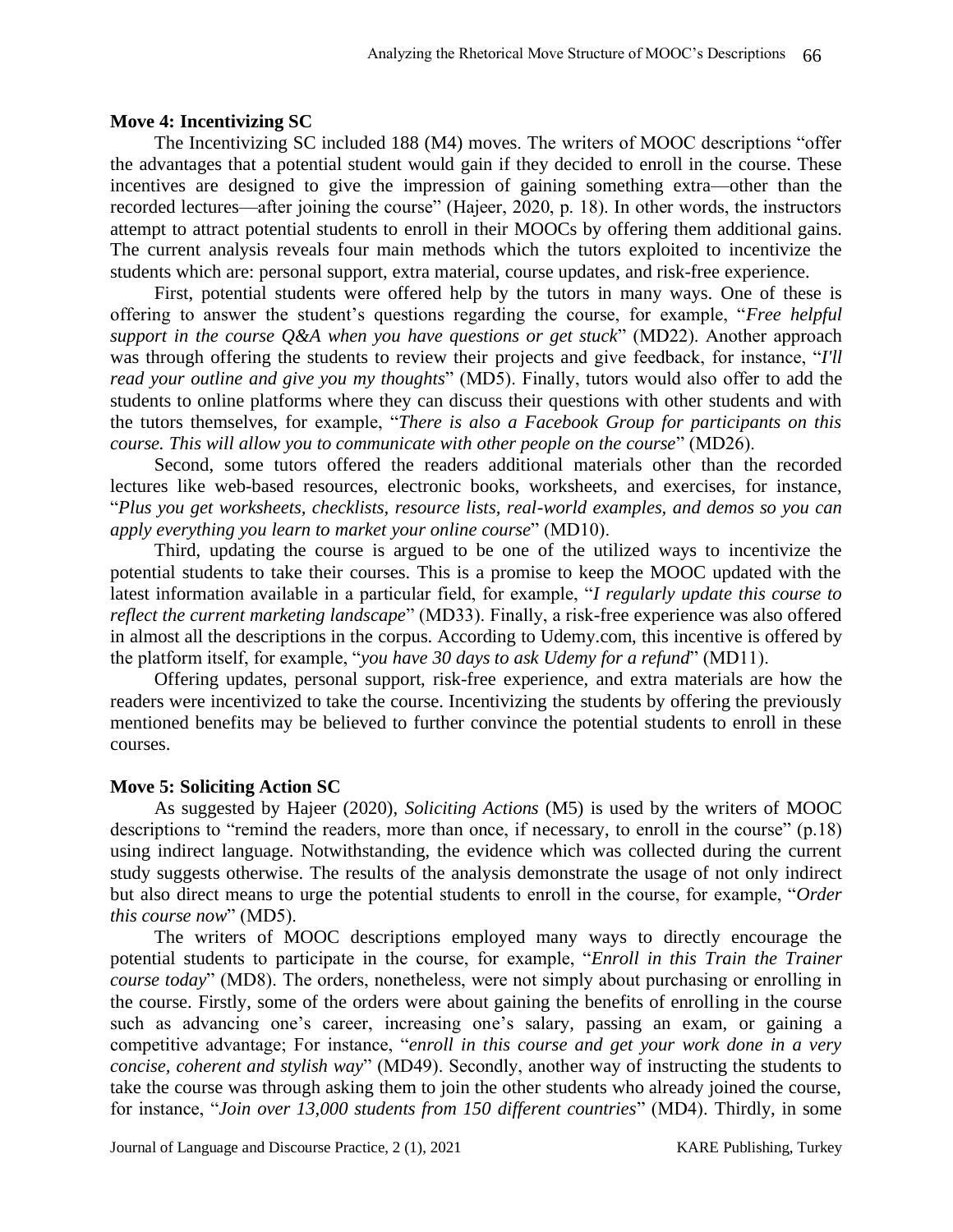cases, the students were cautioned not to miss the opportunity that the advertised MOOC offers, for example, "*You will not want to miss out on this course*" (MD8).

Apart from the direct imperative method, other tutors applied two indirect approaches to encourage the readers to take their MOOC. The first one includes a question to the potential students, such as "*are you ready?*" (MD39) or "*Why not get started today?*" (MD21). Secondly, some MOOC descriptions exhibited the usage of polite statements that can be interpreted as a warm invitation to enroll in the course. For example, "*I will see you in lesson 1*" (MD44).

#### **Move 6: Defining the Audience SC**

Hajeer (2020) mentioned that the objective of the current move is "defining the potential beneficiaries either by listing the features of the MOOC itself or by describing the target audience (i.e., potential students)" (p. 18). The features of the course include the level of difficulty as well as the orientation of the course whether practical or theoretical and the characteristics of the potential enrollee such as age and profession, among others (Hajeer, 2020).

The present research reveals many ways of defining ideal candidates for MOOCs. First, some instructors defined the audience by mentioning their profession or occupation, for instance, "*Who this course is for: Professionals who manage virtual teams, Project Managers, IT Managers, Virtual Team Leaders, Directors*" (MD32). Second, other tutors defined the ideal candidates by referring to their level of knowledge; for instance, the tutor of the following course mentions that the course is for "*Students who took my Beginner's Guide to Information Technology course and want to dive deeper into the world of IT*" (MD70). Other MOOC descriptions' writers chose to widen, instead of narrowing, the criteria for the potential students, for instance, "*Anyone interested in shell scripting or shell programming*" (MD15). Arguably, this might be because they wish to increase the number of enrollees.

The third way of selecting the right audience for the MOOC was through addressing the wishes of the potential students. One of these needs was to pass a particular exam, for example, "*College students taking the course(s) in IT that want to do well on their tests*" (MD70). Other aspirations were linked to improving the potential students' careers or increasing their income. For instance, "*Established coaches, consultants and other service professionals with a desire to turn their expertise into a passive income stream*" (MD10). Some tutors tackled the aspirations of those potential students who would like to improve their knowledge or master a definite subject or skill. To give an example, "*Students who want to learn English: use of articles, prepositions, correct punctuation and idioms*" (MD63).

The analysis divulges some of the tactics that were used such as addressing the needs of the students, mentioning the level of the students or the difficulty of the course, among others. Such techniques might be considered as a way to further persuade the readers to take the course by convincing them that it matches their needs. This, consequently, helps in accomplishing the aim of the MOOC description.

#### **Move 7: Proof**

Hajeer (2020) claims that "this move includes many forms of proof that tutors use to back their statements such as statistics, reviews, testimonials, or personal stories" (p. 19). Nonetheless, the results of the current analysis show that *Testimonials* were used only once in the MD corpus, therefore it was excluded. Alternatively, another step labeled FACTS was introduced to the present move as there were many instances where the instructors of MOOCs used unsupported facts to back their claims.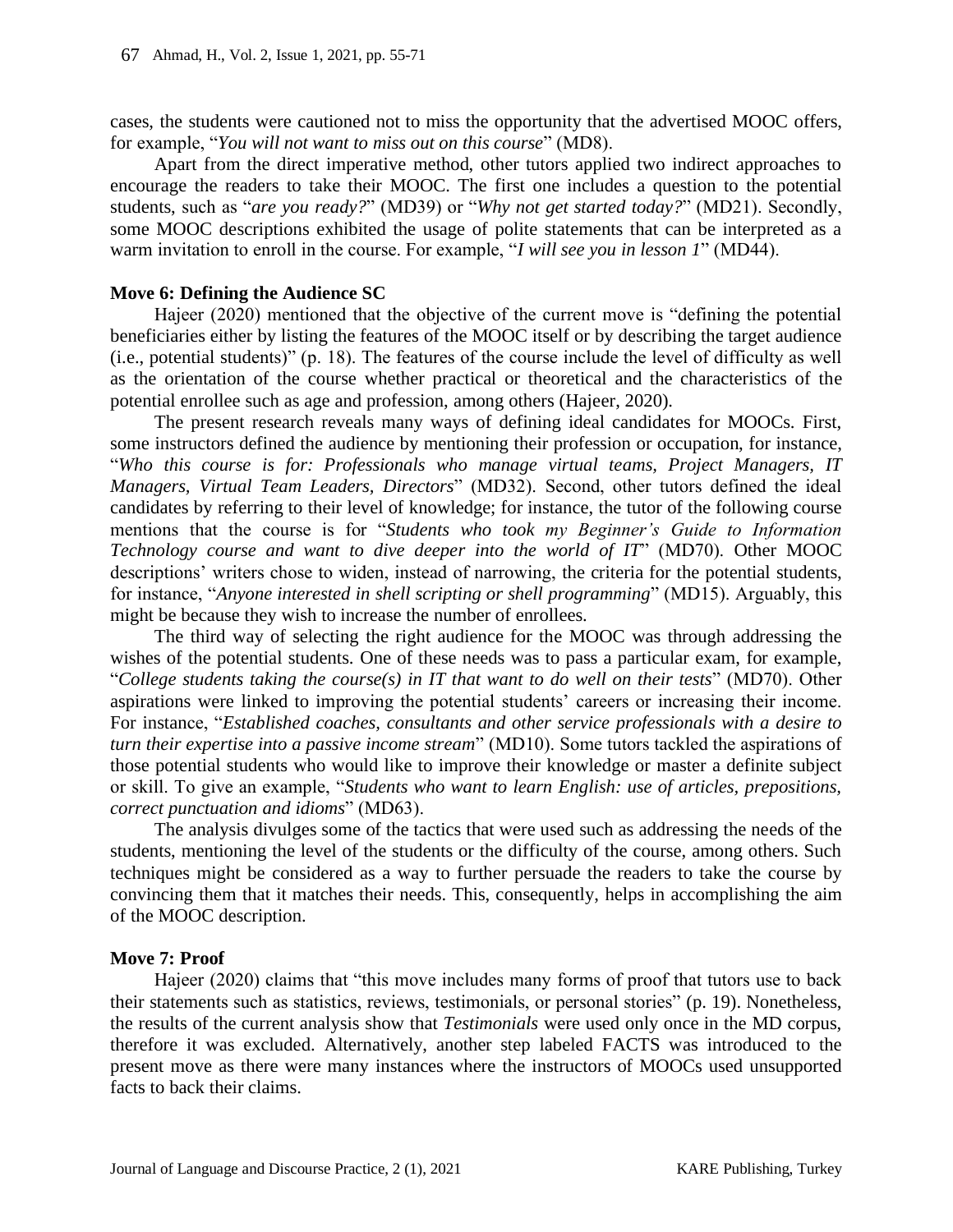### **Reviews SC(M7-S1)**

Hajeer (2020) defined *Reviews* as "the opinions of previous students regarding the course or the tutor. These reviews are copied from the 'Reviews' section—designed by the platform and pasted in MOOC descriptions" (p. 19). He also pointed out that there are two types of reviews. The first type provides feedback about the course while the second type is about the tutor.

Although the feedback about the courses was given by a large number of students who came from different backgrounds, four patterns were identified (see Figure 4). The first pattern was found in the reviews which praised the course itself without giving many details, for example, "*Excellent for exam preparation!*" (MD14). Secondly, some students recommended the course to other students. For instance, "*I lovely recommend the course to everyone who wants to improve his speech*" (MD9). Moreover, much feedback was comparison-oriented in the sense that the students were comparing the courses to other ones in the Udemy platform or across MOOCs' platforms. To illustrate, "*, I can say this course is the most practical and readily applicable course on web design and development I have taken*" (MD22). Finally, other students took the feedback a step further and provided detail about what they learned from the course or they mentioned how the course helped them achieve their goals. To give an example, "I have learned a lot from the first few sections. It has taken me from essentially zero programming skill to a level where I'm comfortable using Python to analyze data for my lab reports" (MD18).

As for the feedback on the tutors, the reviews' writers utilized many ways to express their satisfaction with the tutors (see Figure 4). First of all, many of them extended their gratitude towards the tutor by thanking them for providing the course or/and praising the tutors for their experience, helpfulness, knowledge, or style, among others. For instance, "*Thank you Krista for making this so clear and understandable! You are a fantastic tutor*" (MD2). Other than praising the tutors, some other students applauded the teaching methods of the tutors. For example, "*Andy is great. He used visuals for everything he says. I was able to pause him and go to my site and test my understanding*" (MD25). Apart from raising and thanking, many students demonstrated their satisfaction by recommending the tutor (and thus the course) to the readers, for example, "*. His pace is perfect for the beginner so don't be intimidated! Highly recommend*" (MD3).

It is worth mentioning that all the reviews that the students provided were positive. This might be attributed to the fact that these reviews were selected from a set of reviews (provided by the students in the review section) by the instructors and introduced to the MOOC descriptions. Given the promotional nature of MOOC descriptions, it may be argued that the tutors tend to ignore the negative or critical reviews and focus on the favorable ones. It might also be argued that with the difficulty of verifying these reviews, it is easy to assume that they were possibly tampered with.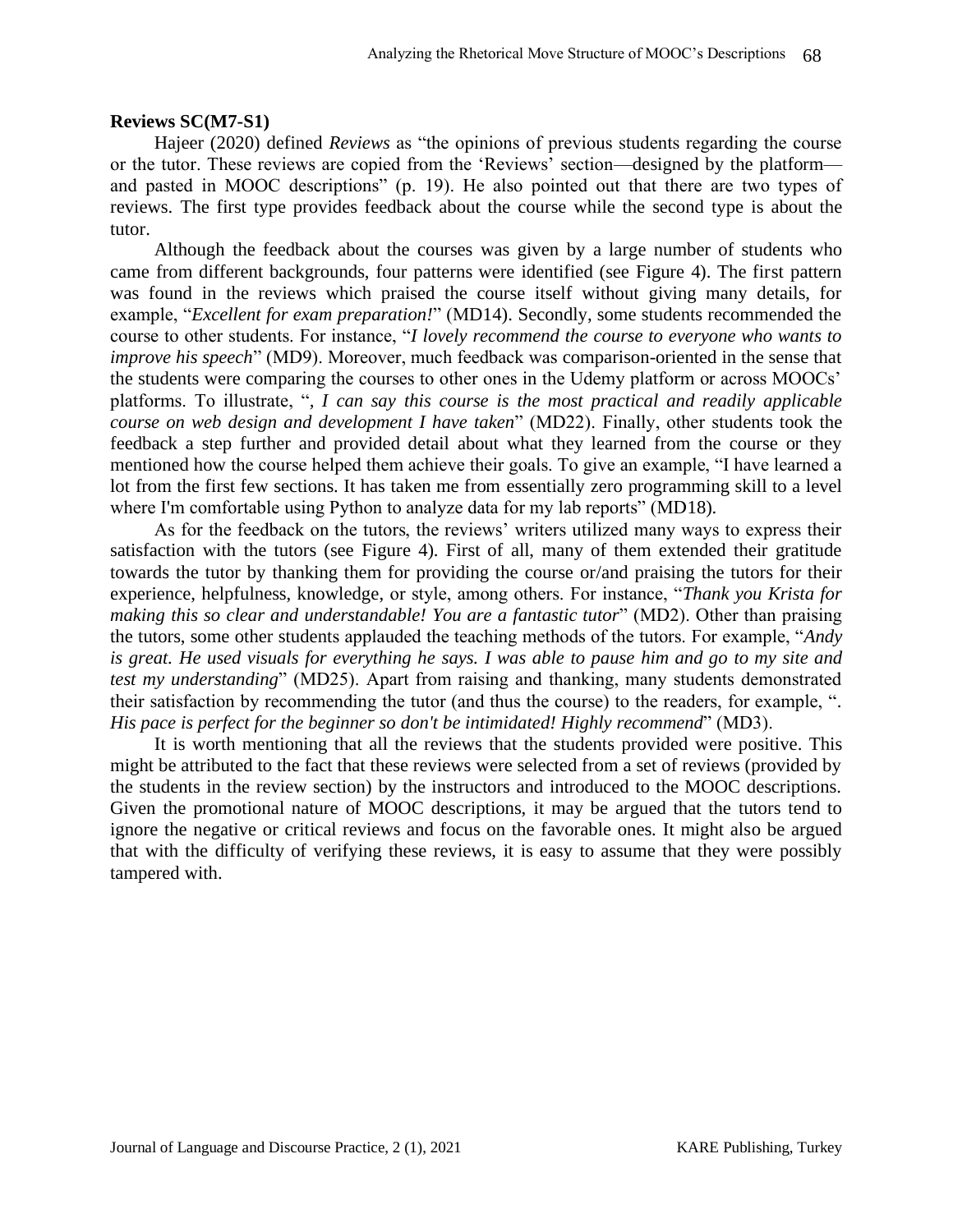### **Figure 4**

*Communicative Purposes in Course and Tutor Reviews*



### **Facts (M7-S2)**

Even though the manifestations of this step do not vary in the style or the communicative purpose (i.e., to back the claims), still, the present research revealed that there are two chief types of the presented facts. The first type provides information about the field, the skill, or the industry itself, for instance, "*The training industry is going through dramatic changes in this current digital era. Just showing up for a day, standing in front of people and reading a few bullet points will no longer cut it*" (MD8). The second type, however, exhibits statements regarding those who are involved in a particular field. For example, "*Many developers make a generous living off of creating custom WordPress themes and selling them on websites like ThemeForest.*" (MD24).

Even though the current step is called *Facts*, this does not imply that the statements themselves are facts, but they were presented as facts. The evidence demonstrates the lack of hints or reference to the sources of such information which is why it seems plausible to regard them as unsupported statements/facts.

#### **Personal Story SC (M7-S3)**

The personal stories which were located in MOOC descriptions were mainly about the story of the success of the writers and/or how they helped other students. Put simply, the main aim of this step is to prove to the potential students that the skills developed, or the knowledge taught in the advertised MOOC are indeed useful since they (the skills) proved to be helpful to the tutors themselves. For example, the following extract shows how the instructor provided a personal story to prove the efficiency of the skills that he teaches. For instance, **"**I completely changed my approach. I learned how to maintain a high closing percentage...work less, earn more and enjoy the process a lot more" (MD29).

Some other tutors took this a step further by referring to their role in helping other students succeed. Seemingly, this is a way of proving the practicality of the course by showing that it was not only useful for the tutor, but also other students. For instance, "We've (the tutors) since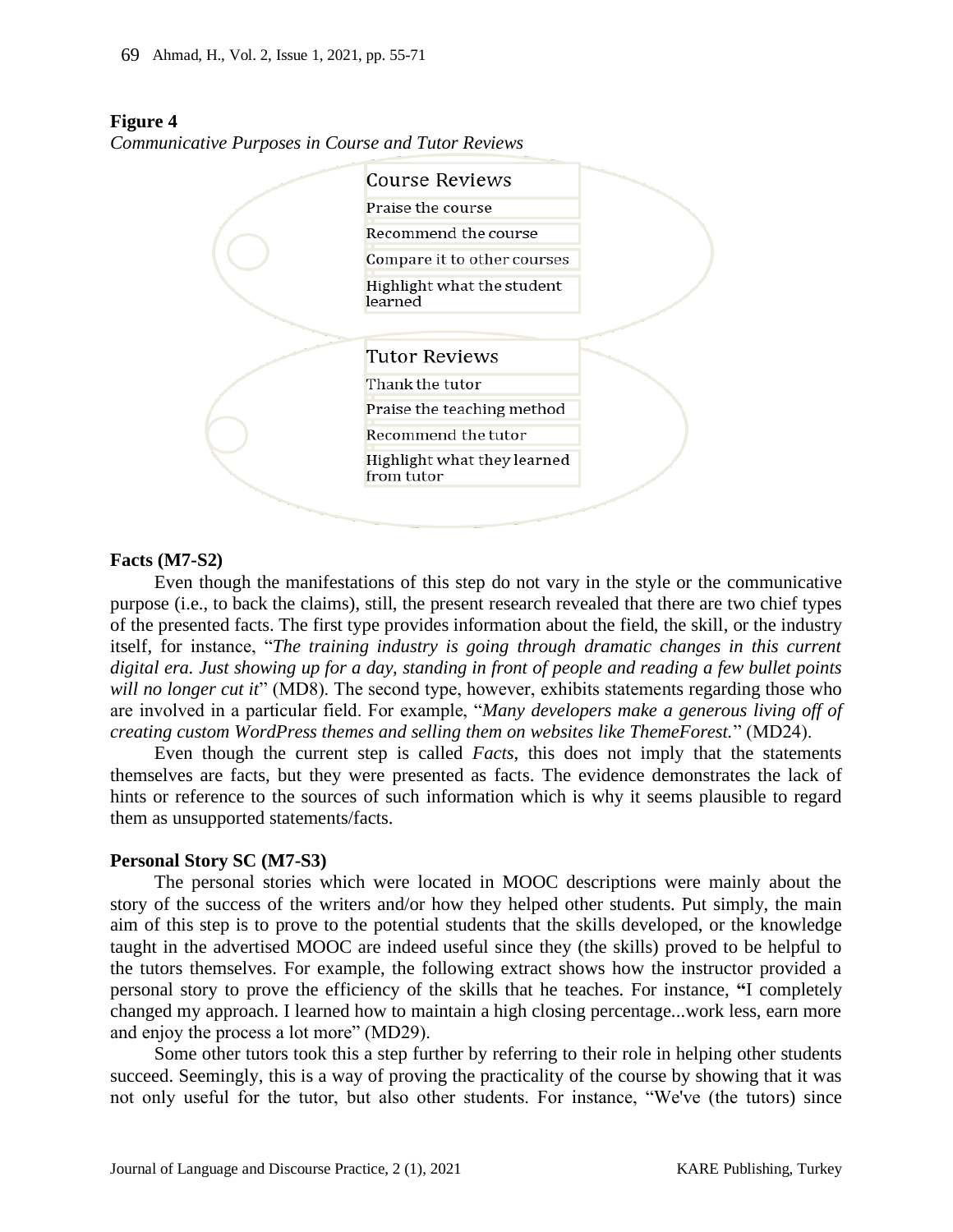helped many team members buff up their data analysis skills and helped students land jobs" (MD43).

#### **Statistics SC (M7-S4)**

As ascertained earlier, the key aim of the *Statistics* step is to back the claims of the tutors with different types of (numerical) proof. *Statistics* thus uses the power of numbers to support the statements of the descriptions. Numbers were chiefly used in connection with the number of students who attended the course and the rankings (the students' collective evaluation of the MOOC) of the courses themselves. To give an example regarding the number of enrollers and reviews, "*there are around 100,000 students who have left around 19,000 reviews*" (MD18). The following example, however, exemplifies the usage of the ranking of the courses within the Udemy platform to promote the course and portray it in rather a favorable image, "*#1 MOST PURCHASED BUSINESS COURSE ON UDEMY!*" (MD39).

#### **Conclusions**

The current study sought to investigate the genre of MOOC descriptions to uncover its RMS and communicative purpose to be able to propose a theory and data-based model to analyze the RMS of MOOC descriptions. The current investigation revealed that the RMS of MOOCs comprises seven main moves, namely, Presenting Credentials, Introducing the offer, Highlighting Benefits, Incentivizing, Soliciting Action, Defining the Audience, and Presenting Proof. As for the communicative purpose(s) of the moves and the steps, it might be argued that each move or step attempted to positively influence the readers by highlighting the credibility of the tutors, providing extra materials for the students, and criticizing other courses, among others. This may be considered as an attempt to accomplish the main aim of MOOC descriptions, which is to persuade potential students to enroll in a particular MOOC.

The theory- and data-based model, constructed based on the present investigation is shown in Figure 5. The differences between the current RMS analysis and Hajeer's (2020) were taken into consideration. That is, to ensure that the model is sufficiently comprehensive, the moves and steps that were not discovered by Hajeer's (2020) investigation were added to the model (e.g., M1-S4 *Addressing Needs*), whereas the moves and steps which were identified in his study were kept in the model.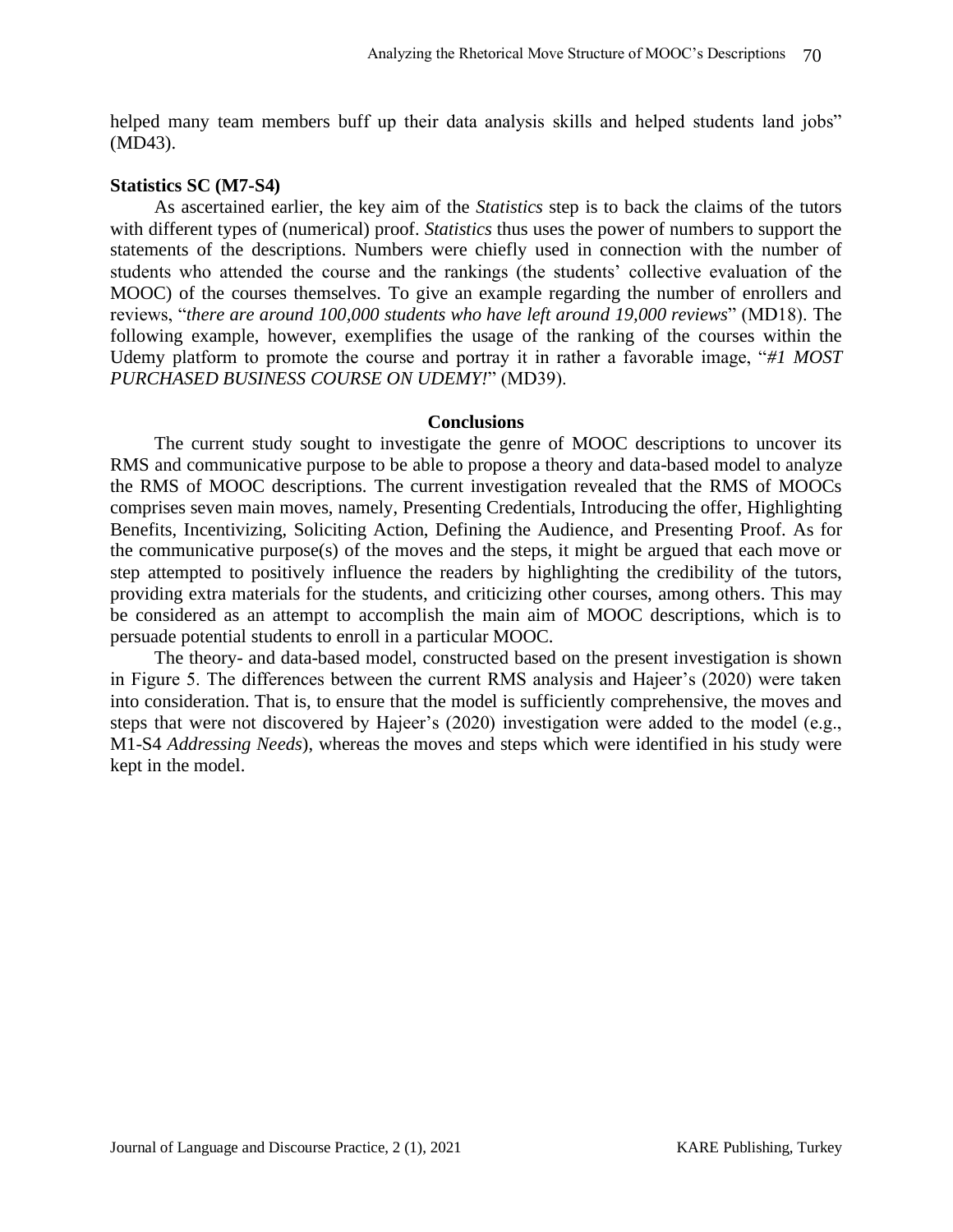# **Figure 5**

*The RMS of MOOC Descriptions*



Although the current study is conducted on a corpus that is larger than Hajeer's (2020) pilot study, still, it focused on the MOOC descriptions of one platform (Udemy). Therefore, for future research, conducting a study that compares MDs of different MOOC platforms is expected to yield interesting outcomes for the field of genre analysis. Such research might be able to identify the differences and similarities between the moves which are employed by the tutors. It would also be possible to see the differences and similarities between the MOOC descriptions which are written by the tutors themselves (e.g., Udemy platform), and those which are authored by specialists hired by the platform.

# **References**

Bhatia, V. K. (1998). *Analyzing genre: Language use in professional settings*. Routledge.

- Biber, D., Connor, U., & Upton, T. A. (2007). *Discourse on the move: Using corpus analysis to describe discourse structure.* John Benjamins.
- Christensen, G., Steinmetz, A., Alcorn, B., Bennett, A., Woods, D., & Emanuel, E. (2013). The MOOC phenomenon: Who takes massive open online courses and why? *Retrieved from: <http://ssrn.com/abstract=2350964>*
- Connor, U., & Mauranen, A. (1999). Linguistic analysis of grant proposals: European Union research grants. *English for specific purposes, 18*(1), 47–62.
- Guo, P. J., Kim, J., & Rubin, R. (2014, March). How video production affects student engagement: An empirical study of MOOC videos [Paper presentation]. ACM conference on learning (pp. 41–50).
- Hajeer, A. (2020). Rhetorical move structure of massive open online courses' descriptions. *English for Specific Purposes World, 22*(61).
- Hew, K. F., & Cheung, W. S. (2014). Students' and instructors' use of massive open online courses (MOOCs): Motivations and challenges. *Educational Research Review*, *12*, 45–58.
- Hone, K. S., & El Said, G. R. (2016). Exploring the factors affecting MOOC retention: A survey study. *Computers & Education*, *98*(1), 157–168.